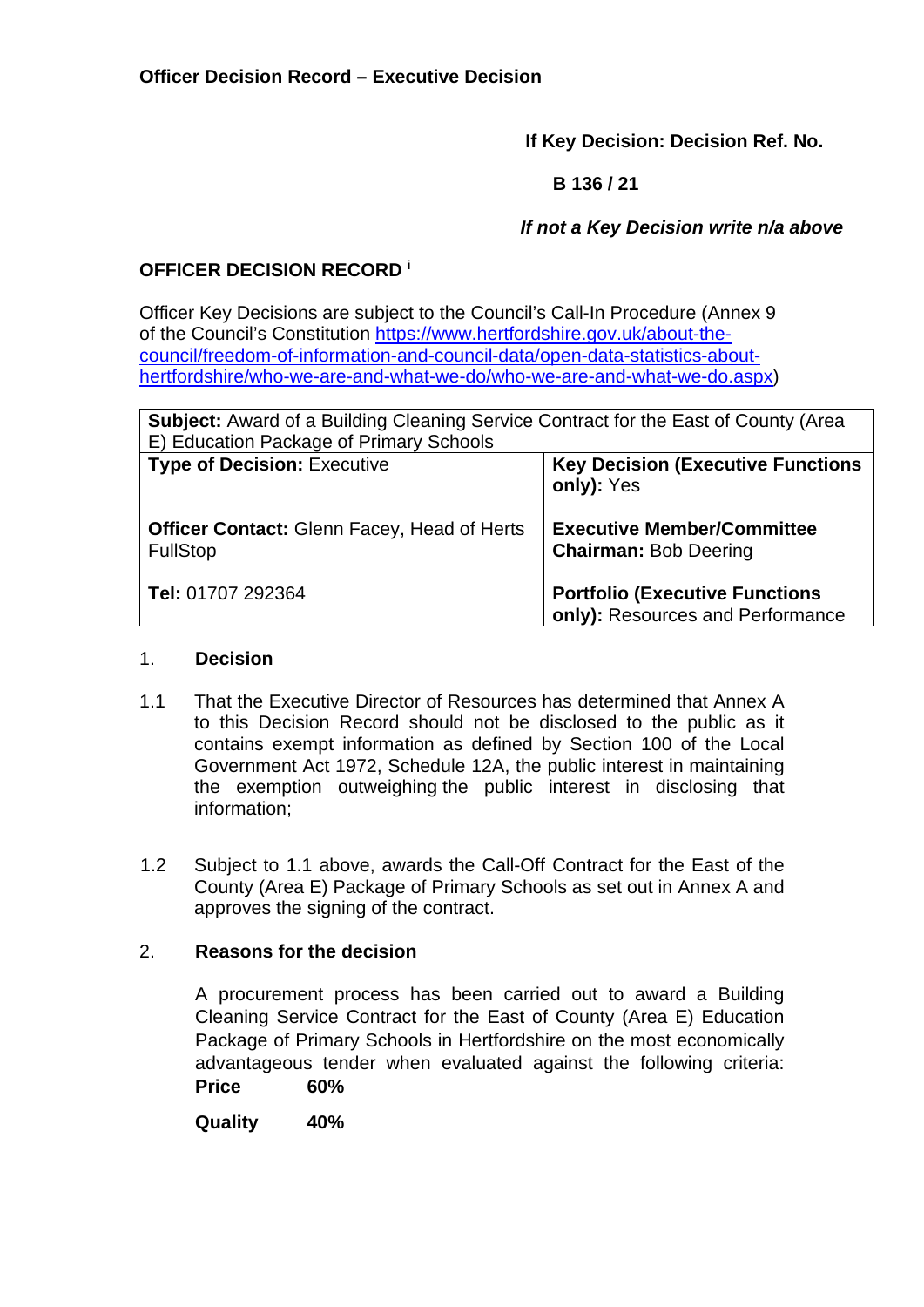### 3. **Alternative options considered and rejected**

The Council published a mini tender under an existing framework and 3 tenderers submitted a bid.

Each of the bids was evaluated against the pre-disclosed price/quality evaluation criteria.

The successful tenderer achieved the highest score when evaluated against the evaluation criteria.

The name of the successful tenderer is set out in Annex A.

4. **Consultation** *(see Summary of Requirements below)*

**Was any Councillor consulted? No** 

**If yes:** 

- (a) Comments of Executive Member/Committee Chairman *(delete as applicable)*
- (b) Comments of other consultees
- 5. **Any conflict of interest declared by a councillor who has been consulted in relation to the decision**

N/A

## **I am proceeding with the proposed decision**

Signed: Glenn Facey

Title: Head of Herts FullStop

Date: 28/01/2022

Copies of record to:

- All consultees
- hard & electronic copy (if required to be made available for public inspection) to Democratic Services Manager - Room 213 County Hall.<sup>ii</sup>

## **Summary of Requirements to Inform/Consult Councillors**

**Significance of Proposed Action Controversial Relevant Councillor(s) to be Consulted**